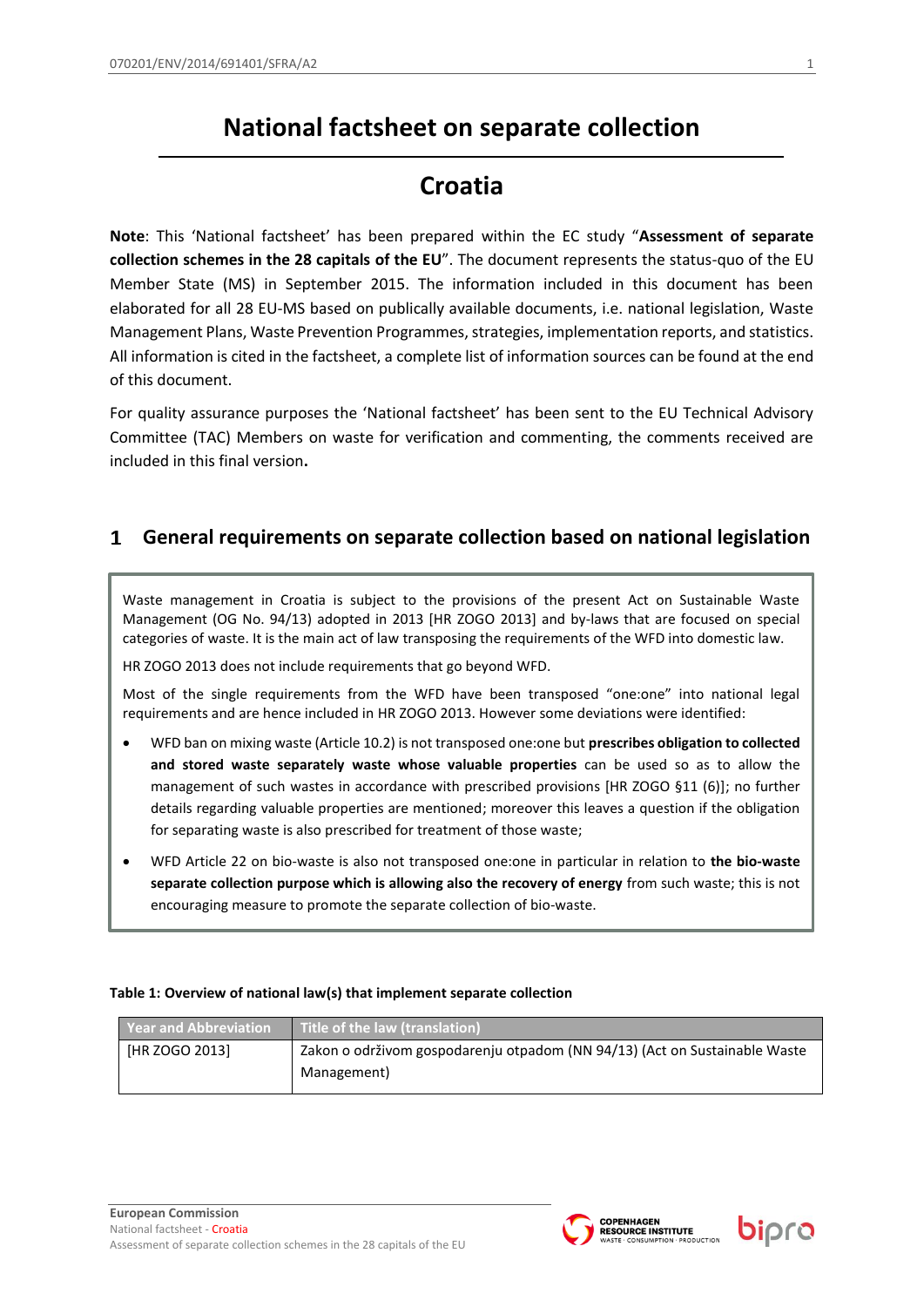## **Table 2: Overview on evaluation categories**

| <b>Evaluation</b> | Explanation                                                                                                                                                                                                                                |
|-------------------|--------------------------------------------------------------------------------------------------------------------------------------------------------------------------------------------------------------------------------------------|
| additional        | The requirements of the WFD have been transposed and additional information<br>or requirements are set out in the national legal requirement, i.e. additional<br>definition, precision of requirement that goes beyond the text of the WFD |
| one:one           | The requirement of the WFD has been transposed exactly / literally or<br>transposed analogously. No additional requirements or explanations are set out.                                                                                   |
| deviating         | The requirements of the WFD have been implemented into national legal<br>requirements but have been adjusted, left out or deviated                                                                                                         |
| not included      | The requirement of the WFD is not transposed into national law                                                                                                                                                                             |



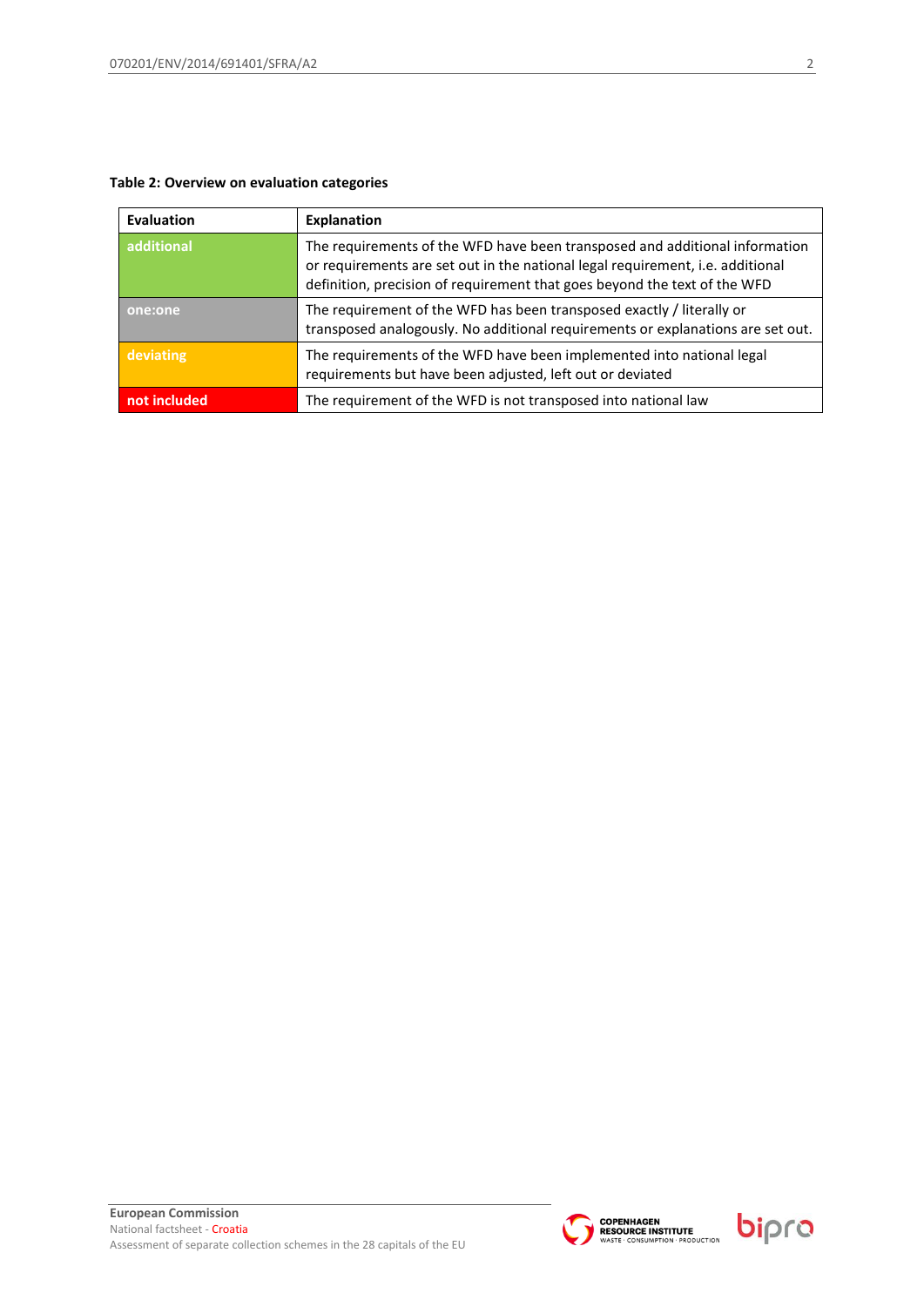## **Table 3: Assessment on national transpositions**

| <b>Law &amp; Article</b>                                                                                                                                                                                   | <b>Evaluation</b> | <b>English text</b>                                                                                                                                                                                                                                                                                                               | <b>Original text</b>                                                                                                                                                                                                                                                                               |
|------------------------------------------------------------------------------------------------------------------------------------------------------------------------------------------------------------|-------------------|-----------------------------------------------------------------------------------------------------------------------------------------------------------------------------------------------------------------------------------------------------------------------------------------------------------------------------------|----------------------------------------------------------------------------------------------------------------------------------------------------------------------------------------------------------------------------------------------------------------------------------------------------|
| 1. Article 3 (11) WFD: Definition separate collection: "'separate collection' means the collection where a waste stream is kept separately by type and nature so as to<br>facilitate a specific treatment" |                   |                                                                                                                                                                                                                                                                                                                                   |                                                                                                                                                                                                                                                                                                    |
| [HR ZOGO 2013]<br>§ 4(1)                                                                                                                                                                                   | one:one           | § 4 (1) (32) "separate collection" means the collection where<br>a waste stream is kept separately by type and nature so as to<br>facilitate a specific treatment and preserve the valuable<br>properties of the waste;                                                                                                           | § 4 (1) 32 »odvojeno sakupljanje« je sakupljanje otpada<br>na način da se otpad odvaja prema njegovoj vrsti i<br>svojstvima kako bi se olakšala obrada i sačuvala vrijedna<br>svojstva otpada;                                                                                                     |
|                                                                                                                                                                                                            |                   | 2. Article 10 (2) WFD: "waste shall not be mixed with other waste/material with other properties"                                                                                                                                                                                                                                 |                                                                                                                                                                                                                                                                                                    |
| [HR ZOGO 2013]<br>\$11(6)                                                                                                                                                                                  | deviating         | § 11 (6) Waste whose valuable properties can be used must<br>be collected and stored separately so as to allow the<br>management of such wastes in accordance with the<br>provisions of this Act and the regulations adopted on the<br>basis thereof.                                                                             | § 11 (6) Otpad čija se vrijedna svojstva mogu iskoristiti<br>mora se odvojeno sakupljati i skladištiti kako bi se<br>omogućilo gospodarenje tim otpadom u skladu s<br>odredbama ovoga Zakona i propisima donesenim na<br>temelju ovoga Zakona.                                                     |
| 3. Article 11 (1) WFD: "measures to promote high quality recycling"                                                                                                                                        |                   |                                                                                                                                                                                                                                                                                                                                   |                                                                                                                                                                                                                                                                                                    |
| [HR ZOGO 2013]<br>\$11(7)                                                                                                                                                                                  | one:one           | § 11 (7) The Republic of Croatia shall take measures to<br>encourage high-grade waste recycling and shall set up ()                                                                                                                                                                                                               | § 11 (7) Republika Hrvatska mjerama potiče visoko<br>kvalitetno recikliranje kako bi se postigli nužni standardi<br>kvalitete u pojedinim sektorima recikliranja ()                                                                                                                                |
| 4. Requirement WFD: 11 (1) "separate collection if technically practicable"                                                                                                                                |                   |                                                                                                                                                                                                                                                                                                                                   |                                                                                                                                                                                                                                                                                                    |
| [HR ZOGO 2013]<br>\$11(7)                                                                                                                                                                                  | one:one           | § 11 (7) The Republic of Croatia shall take measures to<br>encourage high-grade waste recycling and shall set up, to this<br>end, separate collections of waste where technically,<br>environmentally and economically practicable and<br>appropriate to meet the necessary quality standards in<br>individual recycling sectors. | § 11 (7) Republika Hrvatska mjerama potiče visoko<br>kvalitetno recikliranje kako bi se postigli nužni standardi<br>kvalitete u pojedinim sektorima recikliranja, te se otpad<br>treba odvojeno sakupljati kad je to prikladno i izvedivo<br>uzevši u obzir tehničke, okolišne i ekonomske uvjete. |
| 5. Requirement WFD: 11 (1) separate collection if economically practicable                                                                                                                                 |                   |                                                                                                                                                                                                                                                                                                                                   |                                                                                                                                                                                                                                                                                                    |
| [HR ZOGO 2013]<br>§ 11(7)                                                                                                                                                                                  | one:one           | § 11 (7) The Republic of Croatia shall take measures to<br>encourage high-grade waste recycling and shall set up, to this<br>end, separate collections of waste where technically,<br>environmentally and economically practicable and                                                                                            | § 11 (7) Republika Hrvatska mjerama potiče visoko<br>kvalitetno recikliranje kako bi se postigli nužni standardi<br>kvalitete u pojedinim sektorima recikliranja, te se otpad                                                                                                                      |



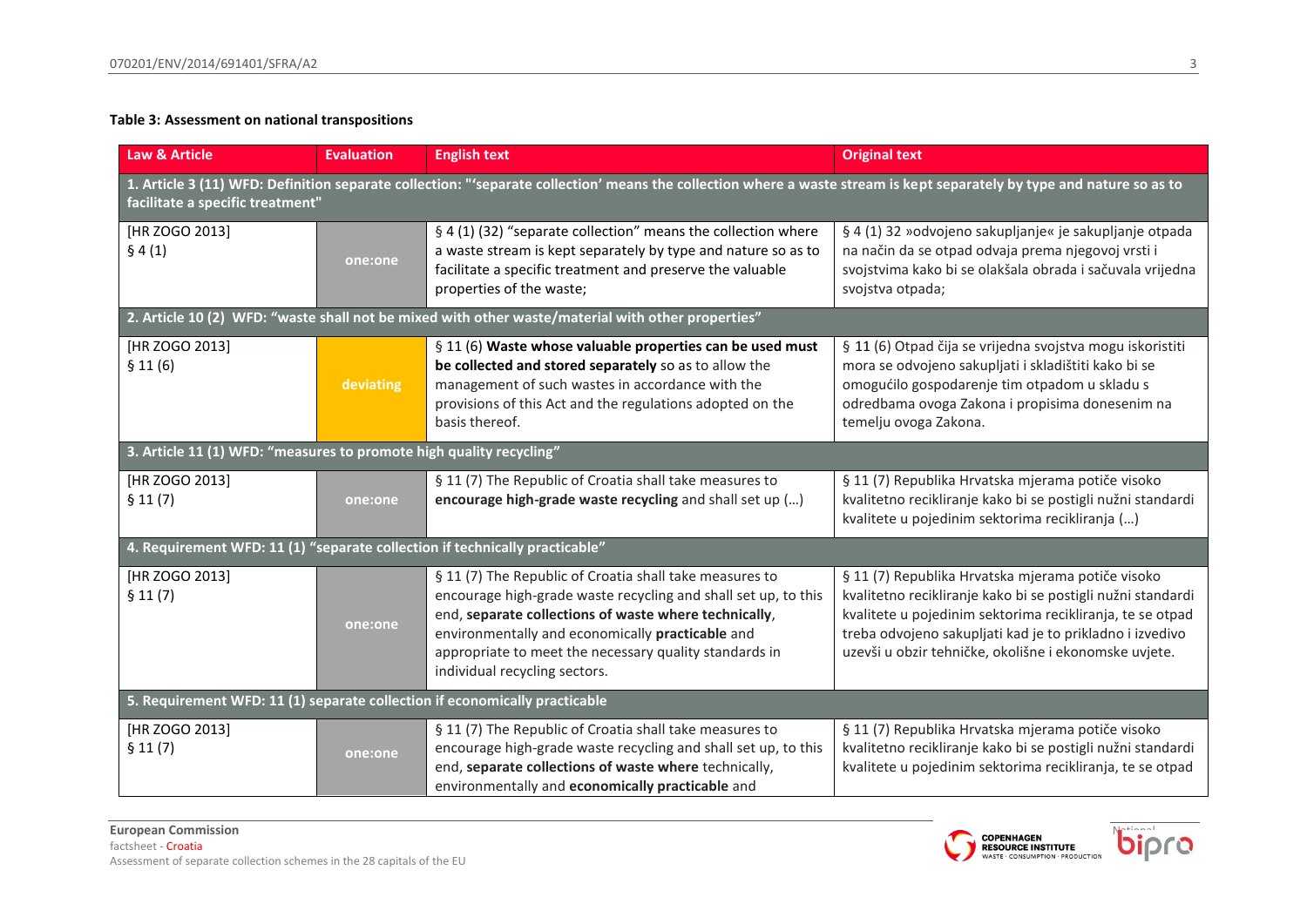| <b>Law &amp; Article</b>                                                                                                                                                                                | <b>Evaluation</b>   | <b>English text</b>                                                                                                                                                                                                                                                                                                                                                                        | <b>Original text</b>                                                                                                                                                                                                                                                                                                                       |
|---------------------------------------------------------------------------------------------------------------------------------------------------------------------------------------------------------|---------------------|--------------------------------------------------------------------------------------------------------------------------------------------------------------------------------------------------------------------------------------------------------------------------------------------------------------------------------------------------------------------------------------------|--------------------------------------------------------------------------------------------------------------------------------------------------------------------------------------------------------------------------------------------------------------------------------------------------------------------------------------------|
|                                                                                                                                                                                                         |                     | appropriate to meet the necessary quality standards in<br>individual recycling sectors.                                                                                                                                                                                                                                                                                                    | treba odvojeno sakupljati kad je to prikladno i izvedivo<br>uzevši u obzir tehničke, okolišne i ekonomske uvjete.                                                                                                                                                                                                                          |
|                                                                                                                                                                                                         |                     | 6. Requirement WFD: 11 (1) "separate collection if environmentally practicable"                                                                                                                                                                                                                                                                                                            |                                                                                                                                                                                                                                                                                                                                            |
| [HR ZOGO 2013]<br>§ 11(7)                                                                                                                                                                               | one:one             | § 11 (7) The Republic of Croatia shall take measures to<br>encourage high-grade waste recycling and shall set up, to this<br>end, separate collections of waste where technically,<br>environmentally and economically practicable and<br>appropriate to meet the necessary quality standards in<br>individual recycling sectors.                                                          | § 11 (7) Republika Hrvatska mjerama potiče visoko<br>kvalitetno recikliranje kako bi se postigli nužni standardi<br>kvalitete u pojedinim sektorima recikliranja, te se otpad<br>treba odvojeno sakupljati kad je to prikladno i izvedivo<br>uzevši u obzir tehničke, okolišne i ekonomske uvjete.                                         |
| 7. Article 11 (1) WFD: "separate collections () appropriate to meet the necessary quality standards for the relevant recycling sectors"                                                                 |                     |                                                                                                                                                                                                                                                                                                                                                                                            |                                                                                                                                                                                                                                                                                                                                            |
|                                                                                                                                                                                                         | <b>Not included</b> |                                                                                                                                                                                                                                                                                                                                                                                            |                                                                                                                                                                                                                                                                                                                                            |
|                                                                                                                                                                                                         |                     | 8. Article 11 (1) WFD "by 2015 separate collection shall be set up for at least the following: paper, metal, plastic and glass"                                                                                                                                                                                                                                                            |                                                                                                                                                                                                                                                                                                                                            |
| [HR ZOGO 2013]<br>§ 55(2)                                                                                                                                                                               | one:one             | §54 (2) By 1 January 2015 the Republic of Croatia shall take<br>measures via its competent authorities to ensure separate<br>collection of the following types of waste: paper, metal,<br>plastic and glass, electric and electronic waste, waste<br>batteries and accumulators, end-of-life vehicles, end-of-life<br>tyres, waste oils, textile and footwear waste and clinical<br>waste. | § 54 (2) Do 1. siječnja 2015. Republika Hrvatska će<br>putem nadležnih tijela osigurati odvojeno sakupljanje<br>sljedećih vrsta otpada: papir, metal, plastika i staklo,<br>električni i elektronički otpad, otpadne baterije i<br>akumulatori, otpadna vozila, otpadne gume, otpadna<br>ulja, otpadni tekstil i obuća i medicinski otpad. |
| 9. Article 22 WFD: Bio-waste - Member states shall take measures, as appropriate () to encourage: "a) the separate collection of bio-waste with a view to the<br>composting and digestion of bio-waste" |                     |                                                                                                                                                                                                                                                                                                                                                                                            |                                                                                                                                                                                                                                                                                                                                            |
| [HR ZOGO 2013]<br>§ 56(1)                                                                                                                                                                               | deviating           | § 56 (1) A person authorised for the management of bio-<br>waste under the acts adopted in pursuance of this Act and<br>the local self-government unit shall ensure that their<br>documents adopted in pursuance of this Act make provision<br>for the separate collection of bio-waste for the purpose of<br>composting, digestion or the recovery of energy from such<br>bio-waste.      | § 56 (1) Osoba koja je aktima donesenim temeljem<br>ovoga Zakona ovlaštena gospodariti biootpadom, te<br>jedinica lokalne samouprave dužni su u dokumentima<br>koje donose temeljem ovoga Zakona osigurati<br>odvojeno prikupljanje biootpada s ciljem<br>kompostiranja, digestije ili energetske oporabe<br>biootpada.                    |

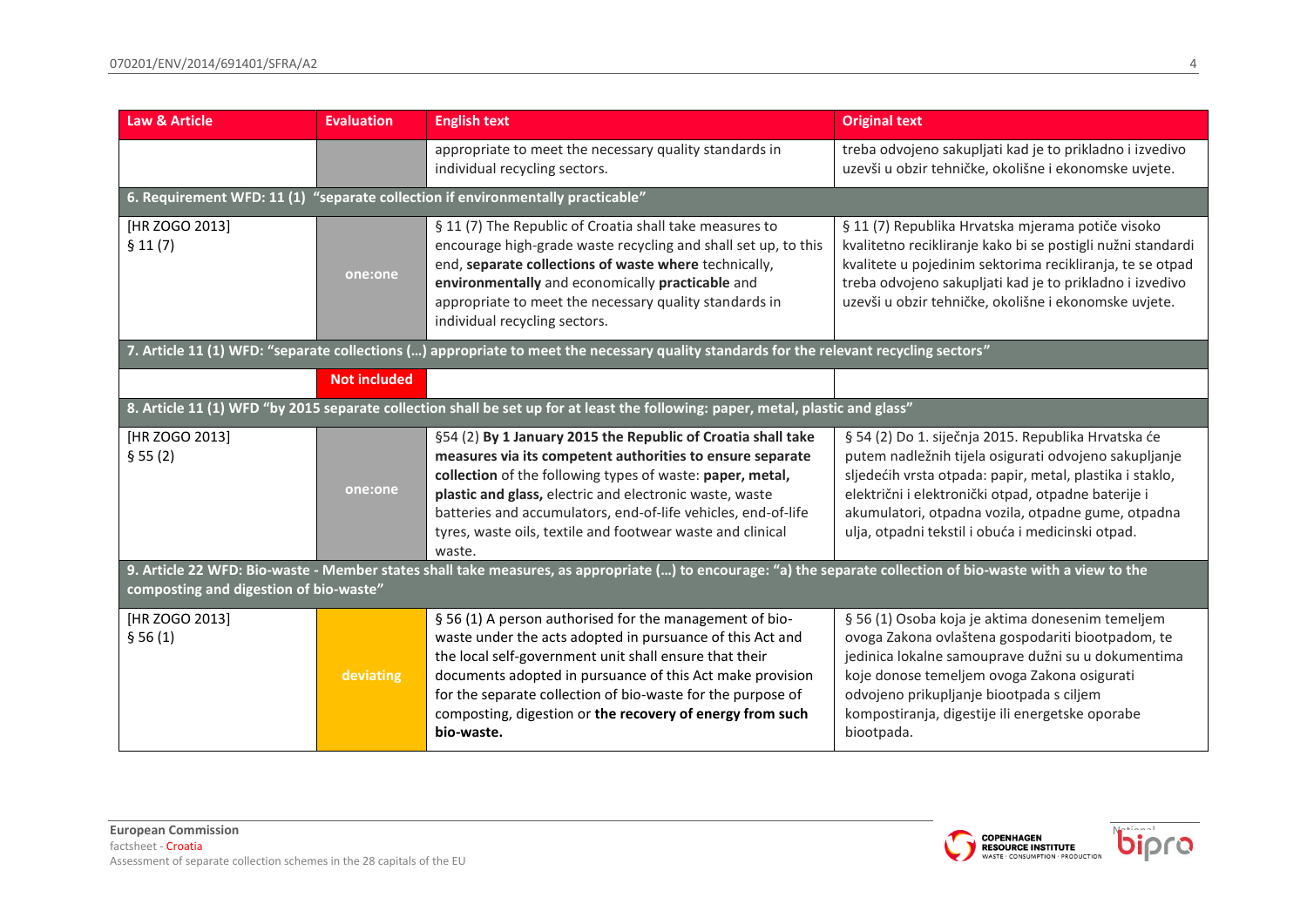### $\overline{2}$ **General requirements on separate collection based on main strategies**

# **Croatia <sup>391</sup> kg MSW/capita 14,58% recycling**

## **Definition of Municipal solid waste (MSW):** [HR ZOGO 2013] § 4 (1)

"**municipal waste**" means waste generated by households or any other waste comparable in nature and composition to household waste, excluding production waste and waste from agriculture and forestry. "**mixed municipal waste**" means waste from households as well as commercial, industrial and institutional waste, which because of its nature and composition is similar to waste from households, from which no fractions have been excluded by means of a special operation (such as paper, glass, etc.) and is indicated in the Waste Catalogue under subheading 20 03 01.

## **Main strategies implementing separate collection**

The most important strategic documents implementing separate collection are the Waste Management Strategy 2005 and the National Waste Management Plan (2007-2015) [HR WMP 2007]. Both were adopted pursuant to the Act on Sustainable Waste Management [HR ZOGO 2013] which prescribes **the obligation for separate waste collection obligation** and storage of waste whose valuable properties can be used. In addition, when collecting municipal waste, hazardous waste must be separated from it. The general concept is based on avoidance of waste generation and **increasing of separate collection for the purpose of reusing, recycling and/or recovery**, so as to reduce the amount of waste for permanent landfilling and thus lower the risk for the environment, climate and human health of waste policies [CEA 2015].

The **Waste management plan (**WMP) contains types, quantities and origin of waste for which management must be ensured and requirements for managing special categories of waste. **WMPs at the regional level** (of counties and the city of Zagreb) **contain measures for management of all types of waste** with the exception of hazardous waste and incineration, and at **local level** (of cities and municipalities) **are responsible for municipal waste management**, both of these must be in line with the Waste Management Strategy, national Waste Management Plan, the Act on Sustainable Waste Management and the respective environmental programme(s) at the regional/local level. **Separate collection of waste as part of a public utility system is foreseen for wastes not covered by individual ordinances or specifically paper, glass, plastics, metals**, hazardous waste and bulky waste [HR WMP 2007].

Primary recycling and separate waste collection is carried out for those waste substances whose return into the cycle is technically and financially feasible. The main aim of separate waste collection in Croatia is to **reduce the amounts of municipal waste being landfilled** and to instead treat and use municipal waste for energy recovery. Separate waste collection is carried out through integrated expert planning and competition in which the private and public sectors take part [HR WMP 2007, Chapter 4.1.]. For the coming years also regional MBTs are planned [HR MoE 2015].

Significant progress has been made in the separate collection of packaging and packaging waste by the establishment of a "**return" system of collecting packaging and packaging waste** (paper, PET, glass bottles, metal packaging cans), based on the Ordinance on packaging and packaging waste (OG 97/05 as amended) [HR Packaging 2005].

Regarding municipal waste management targets have been set in § 24 (1) [HR ZOGO 2013] for restrictions on landfilling of municipal bio-waste which may be deposited annually in all landfills and non-compliant landfills in the Republic of Croatia in relation to the mass of municipal bio-waste generated in 1997.



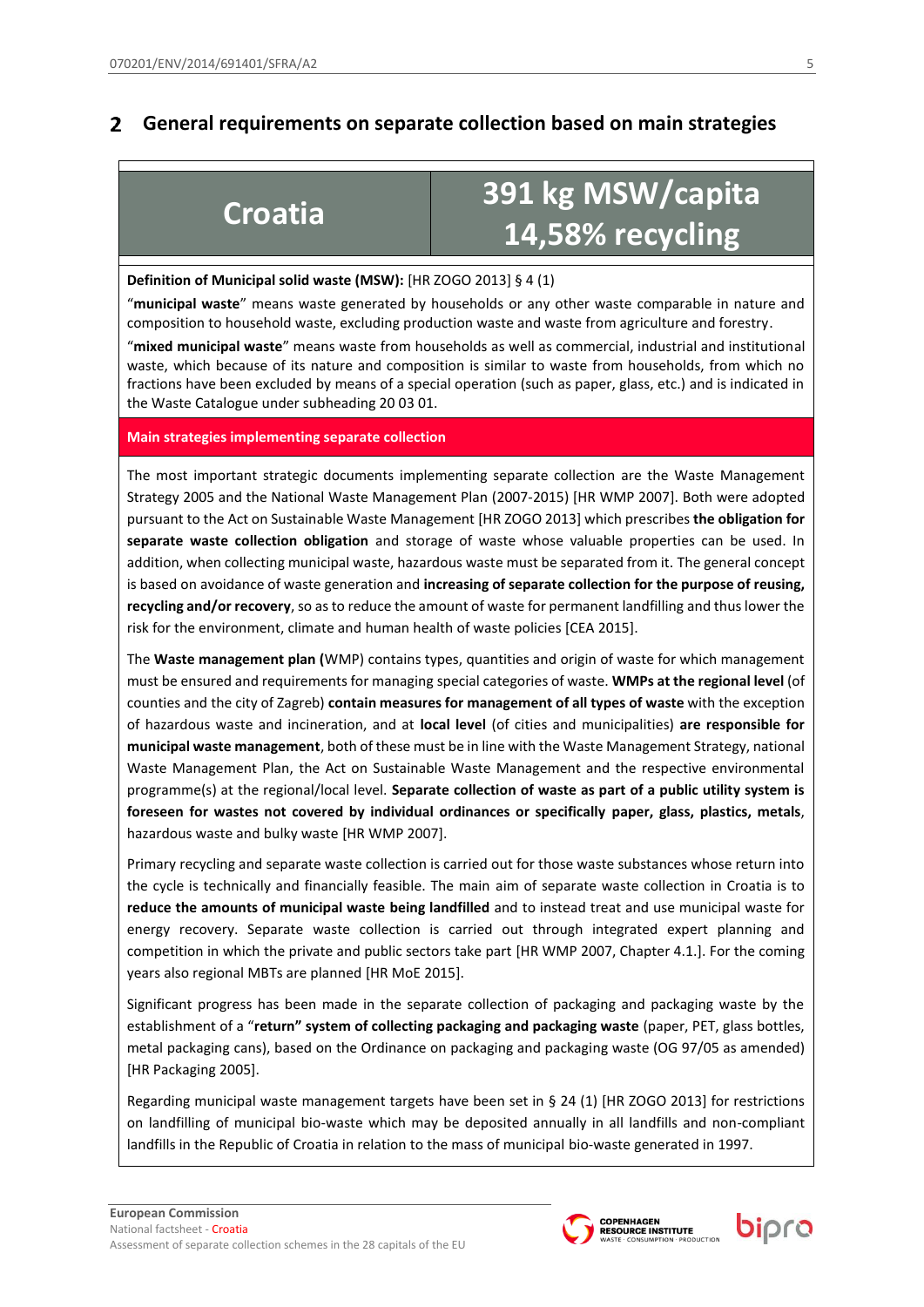### $\overline{\mathbf{3}}$ **Implementation of separate collection**

## **Overview on separate collection systems in place**

Chapter 5.1.3 of the WMP [HR WMP 2007] stipulates several ways to organise a separate collection system which includes:

- **•** establishment of *civic amenities sites<sup>1</sup>* (for Paper, Glass, Plastic, Metals, Biodegradable waste, other types of waste glass, WEEE, bulky waste, waste tyres, scrap metal, hazardous municipal waste (waste oils, waste batteries, old medicines) equipped with containers and bins in which, depending on their size and design, up to 10 different types of reusable waste materials and hazardous waste produced by citizens are separately collected;
- **bring points** for paper, glass, plastic packaging, metals, hazardous municipal waste (waste batteries and old medicines): containers and bins for individual types of waste placed at a number of waste collection points in settlements or bins for separate collection placed beside containers for the collection of municipal waste, and
- Some waste are purchased by economic operators at small-scale stations, the number, size and design are directly and exclusively dependent on market conditions (including small-scale purchase organised in sorting facilities and paper, glass, plastics and metal mills respectively).

When selecting a location it is particularly important that the **civic amenities sites** are easily accessible for the population. It may be assumed that the catchment area has a radius of approximately two to four kilometres and covers between 5,000 and 50,000 inhabitants, i.e. one civic amenity per settlement. Smaller figures correspond to less populated areas. In civic amenities it is also necessary to organise the collection of bulky waste so as to enhance the quality of service and reduce costs. In particular densely populated settlements and towns should be equipped with a larger number of waste containers for separate waste collection at bring points– presumably 30 to 50 containers per 1,000 inhabitants, and tourist centres showing marked seasonal oscillations in the number of users of utility services should be equipped for peak loads (predictable number of waste containers from 50 to 100 per 1,000 visitors) [HR WMP 2007].

For the period 2010 to 2012 **separate collection performance for municipal waste has been increased**. In 2012 23% of collected municipal waste was separated which was 7% increase in comparison to 2011 and 9% increase in comparison to 2010. The increase was mostly influenced by including amounts of waste from commercial sector in the calculation. The most significant separate collection performance increase was evidenced for paper, glass and plastics [HR CEA 2014]. Based on the EC calculation method established by Commission Decision 2011/753/EU, household waste including paper, metal, plastic and glass recycling rate for 2012 was 26.2% which is slightly over the prescribed target for 2020 according to Article 55 [HR ZOGO 2013].

In the **majority** of regional and local self-governing units **separate collection system for municipal waste is still not in place**. According to data for 2012, primary separation of metals, glass, plastics and paper from municipal waste is organised in only about 200 local level self-governing units [HR Census 2011].

1





<sup>&</sup>lt;sup>1</sup> Civic amenities sites are called recycling yards in [HR WMP 2007]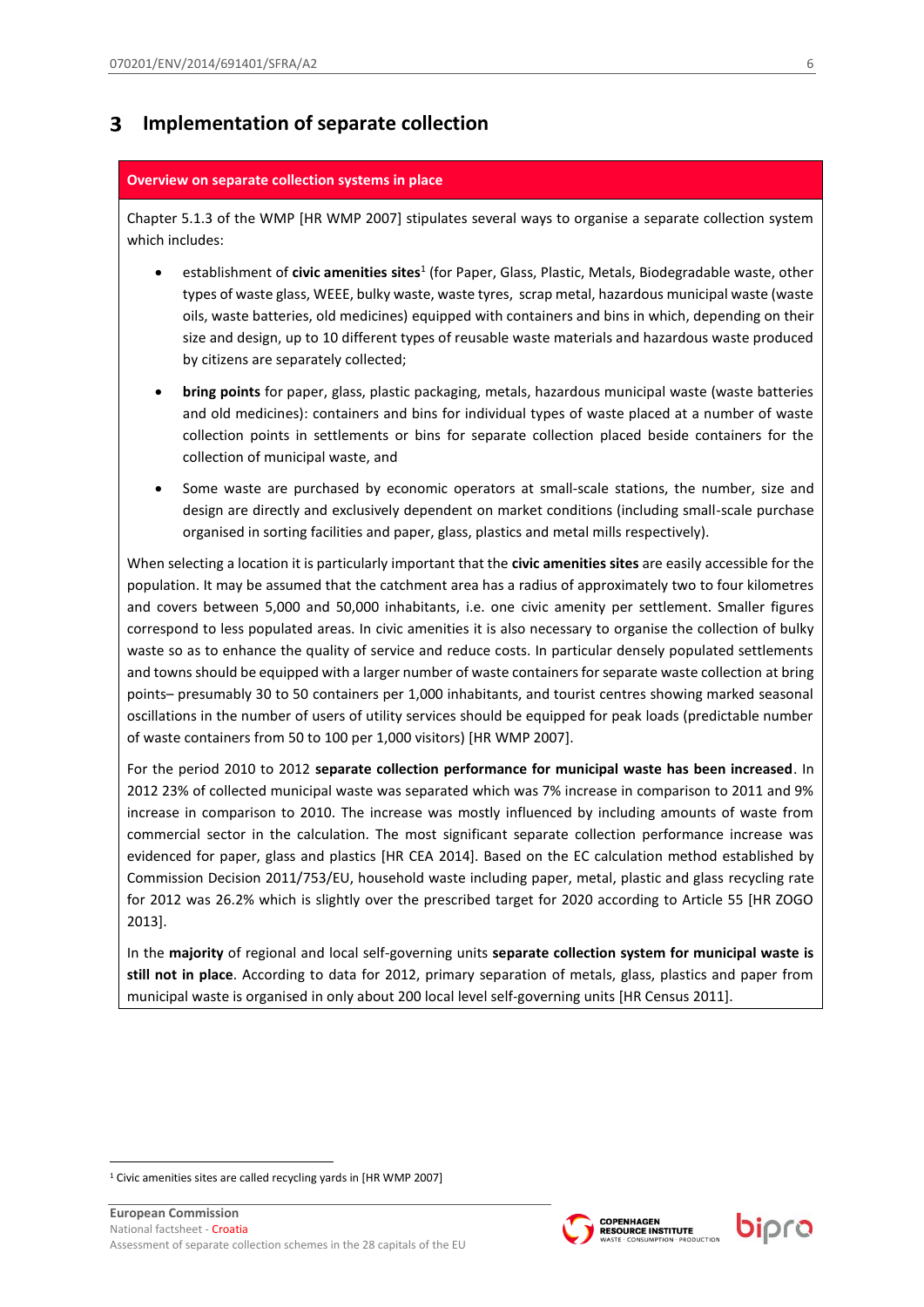## **Table 4: Overview of main separate collection systems in Croatia**

| <b>Collection type</b>       | Paper                                                                                                     | <b>Glass</b>                                                                         | <b>Plastic</b>                                                           | <b>Metal</b>                                                             | <b>Bio-waste</b> |
|------------------------------|-----------------------------------------------------------------------------------------------------------|--------------------------------------------------------------------------------------|--------------------------------------------------------------------------|--------------------------------------------------------------------------|------------------|
| Door-to-door<br>collection   |                                                                                                           |                                                                                      |                                                                          |                                                                          | Very rare        |
| Co-mingled<br>(door-to-door) |                                                                                                           |                                                                                      |                                                                          |                                                                          |                  |
|                              |                                                                                                           |                                                                                      |                                                                          |                                                                          |                  |
| <b>Bring points</b>          | Primary                                                                                                   | Primary                                                                              | collection of plastic packaging and<br>metal cans)                       | Primary (containers for co-mingled                                       |                  |
| <b>Civic amenities</b>       | Primary collection for all fractions on top of other waste types, e.g. hazardous waste from<br>households |                                                                                      |                                                                          |                                                                          |                  |
| Producer/retail<br>take-back | <b>Primary for</b><br>paper and<br>cardboard<br>packaging                                                 | <b>Primary for</b><br>glass bottles<br>>0.2   labelled<br>as refundable<br>packaging | <b>Primary for PET</b><br>> 0.2   labelled<br>as refundable<br>packaging | <b>Primary for Al-</b><br>FE cans labelled<br>as refundable<br>packaging |                  |